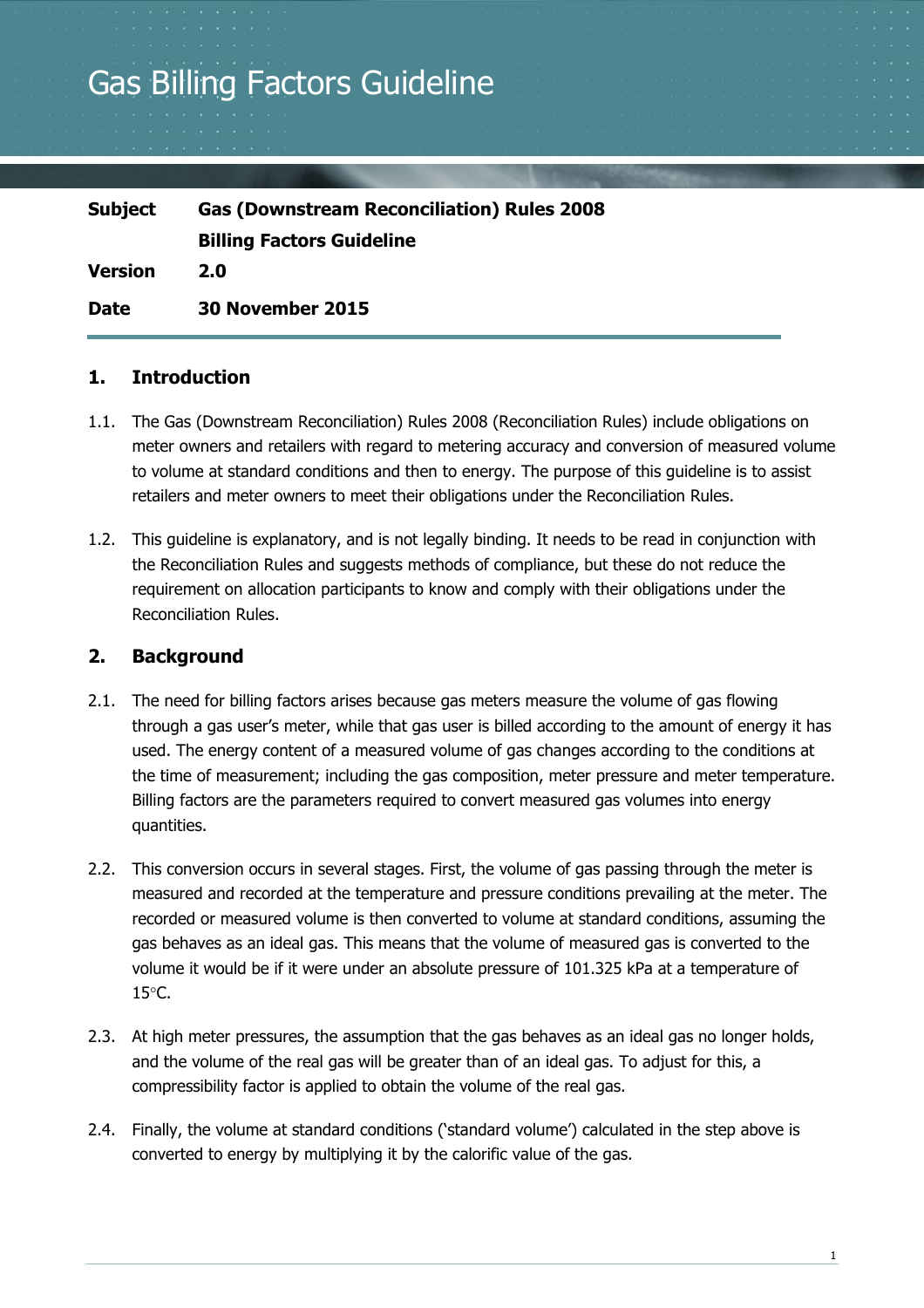# **3. Governance of gas measurement arrangements**

3.1. A number of documents govern the measurement and reporting of volumes of gas sold to customers.

## **Safety and Measurement Regulations**

- 3.2. The Gas (Safety and Measurement) Regulations 2010 ('Safety and Measurement Regulations') specify that:
	- every person who sells gas must conform with the requirements of Part 1 of NZS 5259 (unless seller and purchaser have agreed otherwise);
	- gas is required to be sold by energy content;
	- maximum permissible errors for the gas measurement system, corrections of volume to standard conditions, and calorific value measurement must not exceed the limits set out in s21; and
	- owners of gas measurement systems must manage those to ensure that accuracy meets the requirements of NZS 5259.
- 3.3. The Safety and Measurement Regulations are administered by the Ministry of Business Innovation and Employment.

## **Reconciliation Rules**

- 3.4. The Reconciliation Rules set out meter owner and retailer obligations relevant to metering equipment and billing factors, and they cite NZS 5259:2004 Gas Measurement (or any subsequent amendments or replacements) as the reference standard for compliance. The purpose of the Reconciliation Rules is to 'establish a set of uniform processes that will enable the fair, efficient, and reliable downstream allocation and reconciliation of downstream gas quantities'. A key prerequisite for achieving that purpose is that gas is measured as consistently and accurately as reasonably possible by all allocation participants.
- 3.5. The Reconciliation Rules require that:
	- retailers ensure metering equipment is installed and interrogated at each customer site;
	- certain minimum rates of meter reading be undertaken for various allocation groups (or sites within allocation groups);
	- conversion of measured volume to standard conditions and then to energy complies with NZS 5259; and
	- meter owners ensure all metering equipment complies with NZS 5259.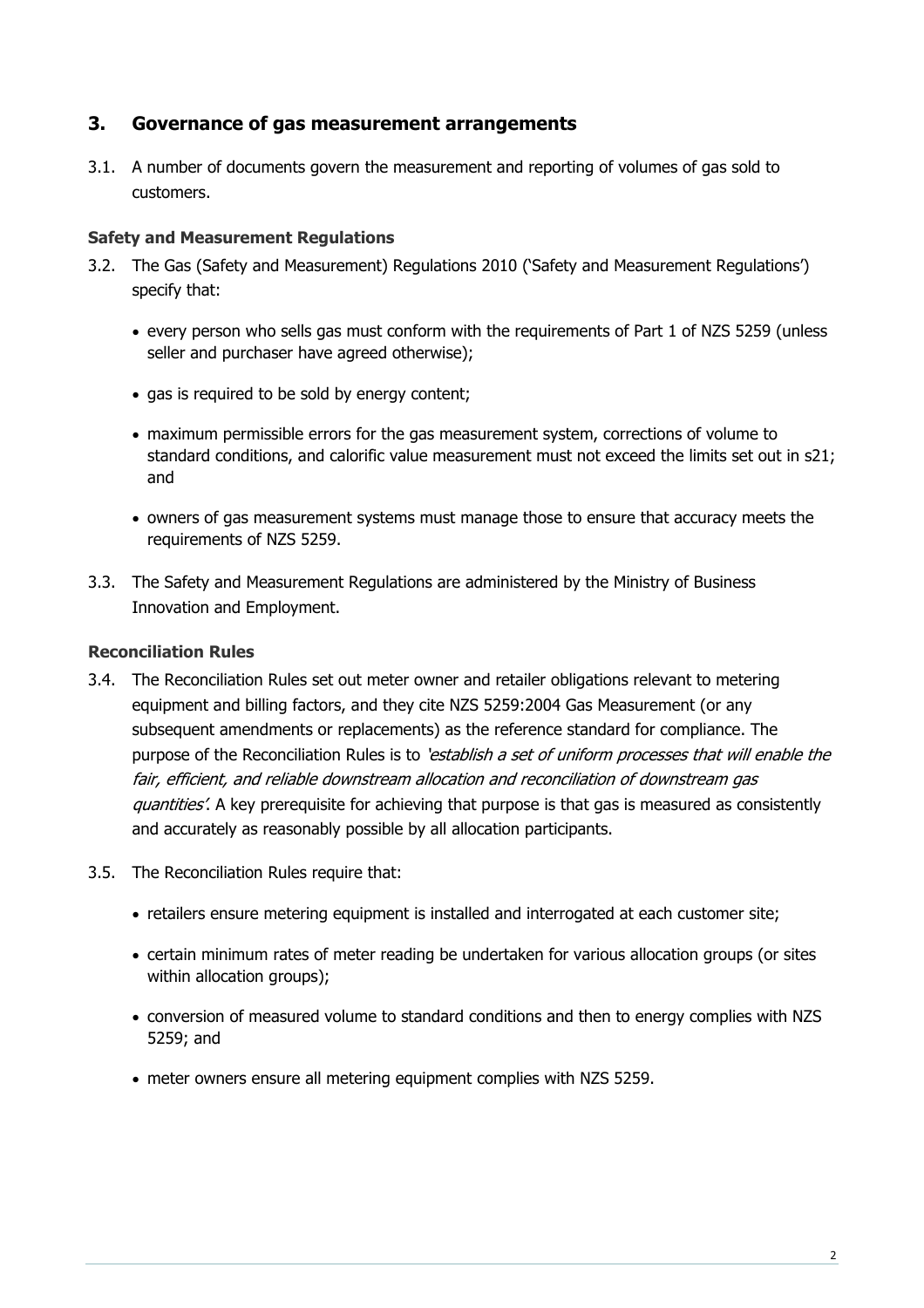## **Switching Rules**

- 3.6. The Gas (Switching Arrangements) Rules 2008 ('Switching Rules') set out industry participants' obligations with respect to the gas registry. Of relevance to billing factors is:
	- each distributor's responsibility for maintaining current and accurate information in the gas registry for Network Pressure (nominal operating pressure of the network at the point of connection), ICP Altitude and Gas Gate for each ICP for which it is the responsible distributor; and
	- each meter owner's responsibility for maintaining current and accurate information in the gas registry for meter pressure, register multiplier, register reading digits, as well as flags to indicate whether the meter is operating at network pressure, is an advanced meter and/or a TOU meter
- 3.7. Gas Industry Co is responsible for overseeing compliance with the Reconciliation Rules and Switching Rules. Gas Industry Co commissions performance audits of allocation participants, registry participants, the registry operator and the allocation agent on a regular basis; under the Reconciliation Rules event audits may be commissioned from time to time in response to specific situations.

## **Measurement Standard**

- 3.8. NZS 5259:2015 replaces NZS 5259:2004 which in turn NZS 5259:1997.
- 3.9. NZS 5259 Part 2 Performance Requirements deals with the mandatory performance criteria for gas measurement. It sets out the requirements for each of the elements of a gas measurement system together with maximum permissible errors (MPEs). Part 3 – A Means of Compliance – provides a range of information with respect to the design, installation, commissioning, operation and maintenance of gas measurement systems. Of particular relevance to this guideline are sections 2.11 to 2.15 dealing with the various steps involved in converting measured volume to energy.
- 3.10. In relation to the choice between using fixed factors or a conversion device, NZS 5259 states that:

Under normal circumstances, combined errors for pressure, altitude, and compressibility consistently in excess of 2% shall be regarded as unacceptable and errors consistently in excess of 1.5% undesirable when considering the use of factors or conversion devices. If, however, the individual quantity is very small, larger errors may be acceptable when the cost of avoiding these would be unreasonably high.

(NZS 5259 s3.8.1)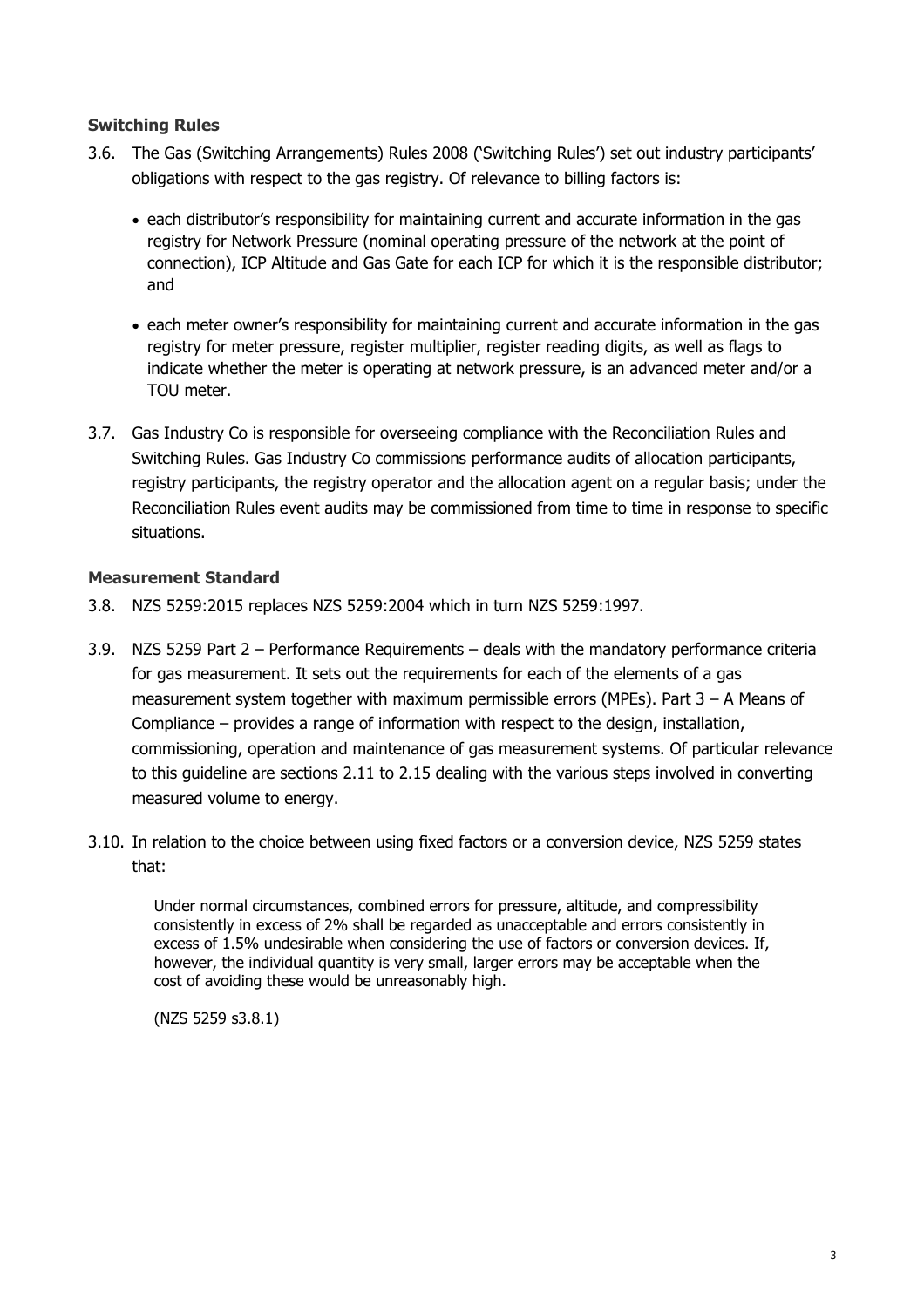# **4. Conversion formula**

4.1. The general equation governing the process of converting register readings to energy is:

$$
E = V \times M \times F_T \times F_P \times F_A \times F_Z \times CV
$$

Where:

 $E$  is energy to be billed

 $V$  is the volume indicated by the meter (typically the difference between two consecutive register readings)

 $M$  is the register (or meter) multiplier (or 1 where no multiplier is required)

 $F_T$ ,  $F_{P_1}$ ,  $F_{A_1}$  and  $F_Z$  are the correction factors for temperature, pressure, altitude and compressibility, respectively

 $CV$  is the calorific value of the gas being measured, i.e. the energy content in megajoules of one cubic metre of that gas (measured at standard conditions). The means of determining the calorific value is discussed in section 6, Gas composition and characteristics.

# **5. Billing factors**

5.1. Each of the factors in the conversion formula is discussed below with a view to identifying the impact on overall accuracy and providing some guidance on the approach retailers should take to ensure compliance with the relevant governance arrangements.

## **Register multiplier**

- 5.2. The register (or meter) multiplier is a fixed factor used to scale the register reading to cubic metres (uncorrected). For most meters, the register reading shows the volume, in cubic metres, of gas that has passed through the meter, uncorrected for differences in temperature and pressure from standard conditions. For these meters, no register multiplier is required; i.e. the register already shows cubic metres. In those instances, the value of M in the above equation is one.
- 5.3. Some meters, however, register in tenths, or tens, or hundreds of cubic metres. For such meters, it is essential that the correct register multiplier is used to obtain actual gas volumes in cubic metres. For example, registers that record one-tenth of gas volumes require a register multiplier of 10; those recording ten times actual gas volumes require a register multiplier of 0.1; and so on. Failure to use the correct register multiplier will have a large impact on volumes charged to customers and reported to the Allocation Agent.
- 5.4. Sources of error include: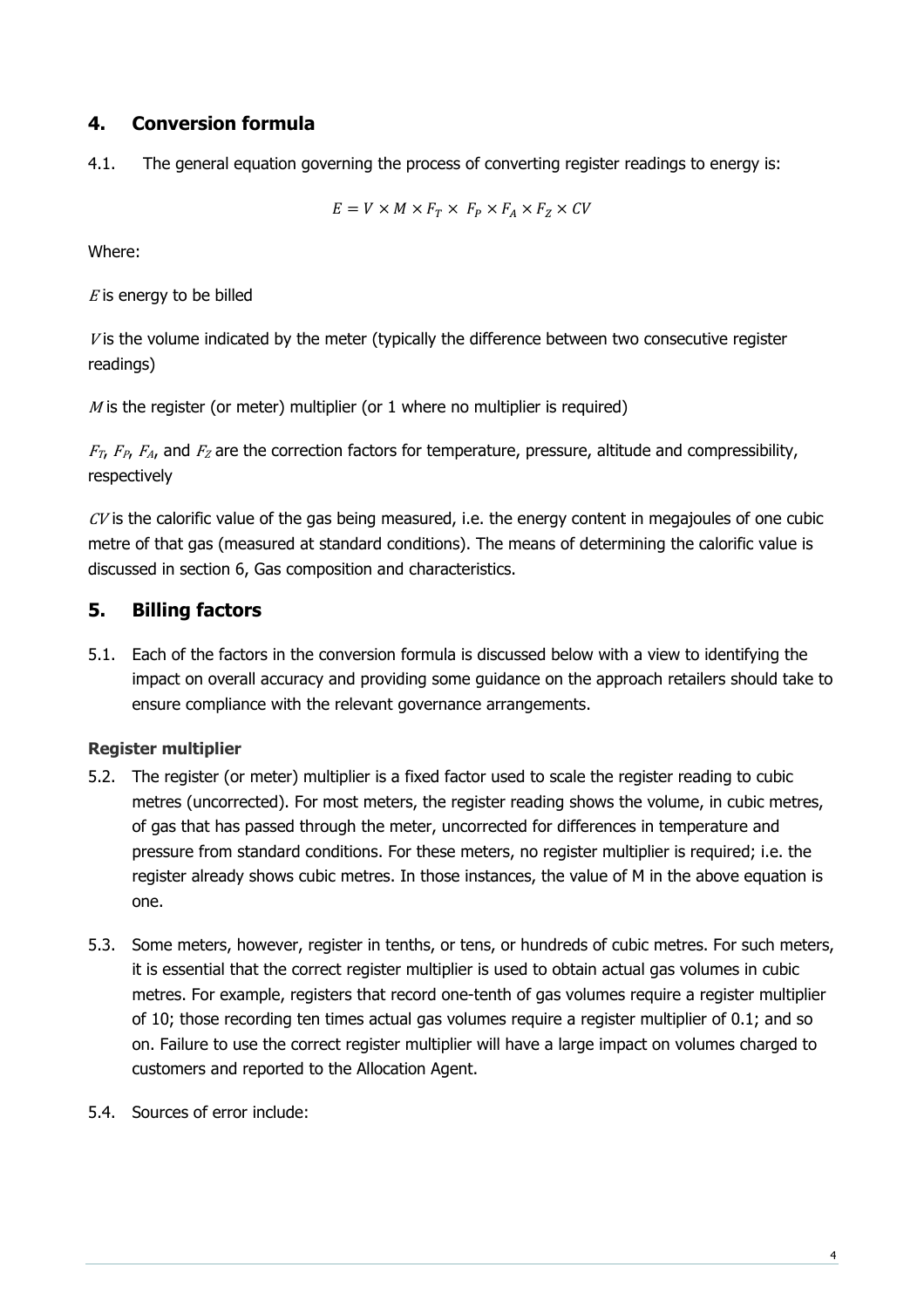- metering information being incorrectly recorded when meters or conversion devices are first installed, or where they are changed;
- conversion devices being incorrectly programmed;
- retailers incorrectly processing data from meter owners regarding meter or conversion device set-up;
- multiplier set-up being miscommunicated or misinterpreted when an ICP switches retailer; and
- inconsistent treatment of a fixed digit (often a trailing 0) on a meter index (either not accounted for or double counted by meter reader and retailer).
- 5.5. From 14 September 2015, register multiplier and register reading digits for mass market ICPs are populated in the registry by meter owners. From 14 March 2016, the register multiplier and register reading digits in a retailer's switch file must match the values held in the registry. This will reduce the likelihood of errors associated with these parameters.

#### Gas Industry Co expectations regarding register multipliers

- 5.6. Meter owners will populate and maintain the register multiplier and register reading digits parameters in the registry with the correct values to ensure it remains the database of record.
- 5.7. Retailers will use the registry as the database of record to establish the correct register multiplier and register reading digits to be used in conversions from meter readings to standard volume.
- 5.8. Meter owners and retailers will work together to resolve any discrepancies between the values held in the registry and those held by the retailer.
- 5.9. Retailers will perform regular checks to ascertain whether the consumption being recorded for a meter is consistent with the volumes for which that meter is intended.

## **Temperature factor**

- 5.10. When gas becomes warmer, it expands; and when gas cools, it contracts. Thus, for a given pressure, the number of gas molecules per cubic metre changes with changes in temperature. Using a temperature factor makes allowance for this effect in converting a measured gas volume to a gas volume at a standard temperature of  $15^{\circ}$ C.
- 5.11. The temperature factor is calculated  $as<sup>1</sup>$ :

$$
F_T = \frac{288.15}{273.15 + t}
$$

Where  $t$  is the estimated average temperature of the flowing gas in degrees Celsius (taking into account any other temperature influences such as the Joule-Thomson effect, described later).

  $<sup>1</sup>$  The ratio of standard temperature over the gas temperature, both expressed in degrees Kelvin.</sup>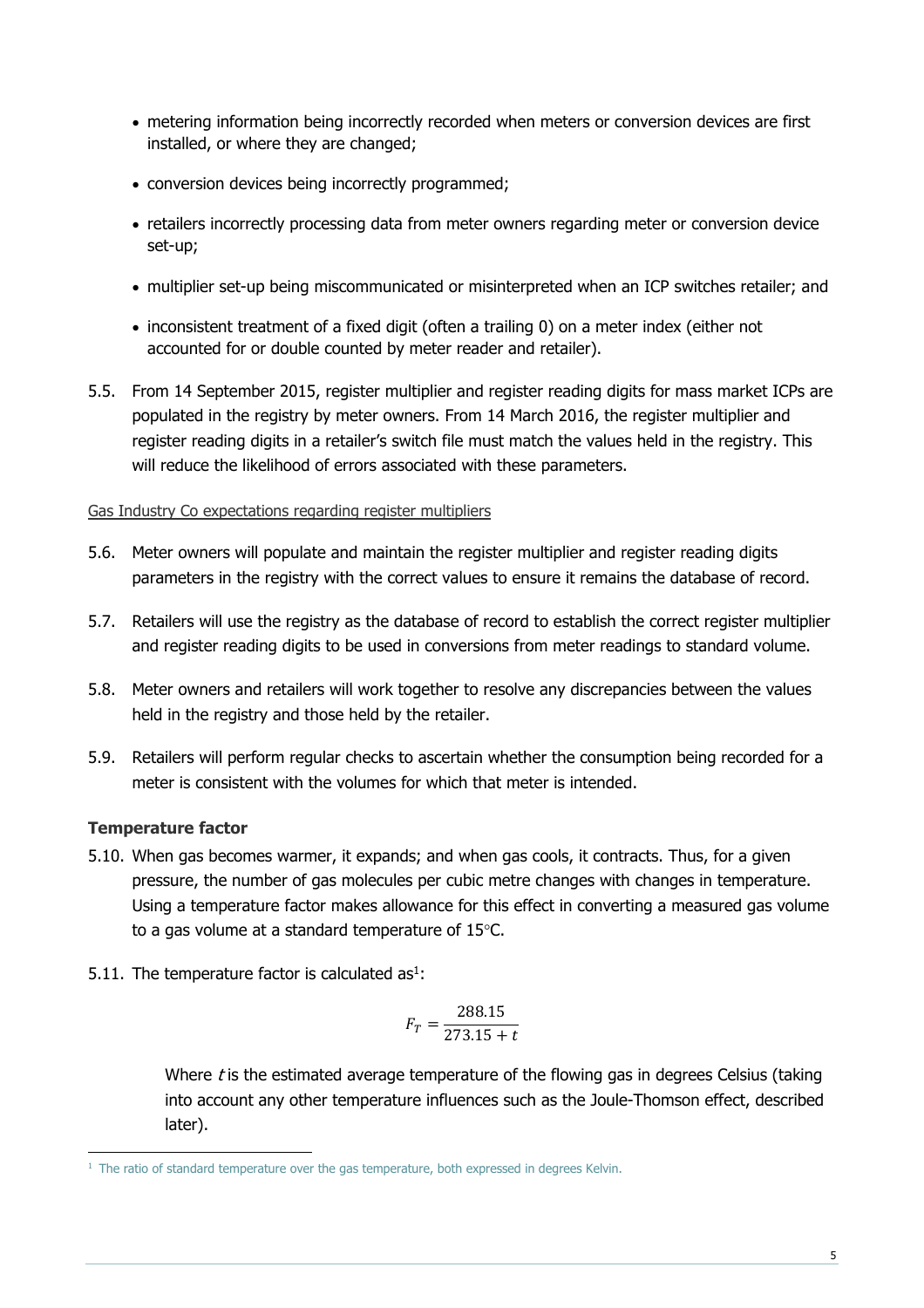5.12. The following chart shows the sensitivity of the temperature factor to changes in temperature. It illustrates that a variance of five degrees from the standard temperature requires a correction to the recorded volume of around two per cent.



- 5.13. Sites with a conversion device that includes temperature correction have a live feed from a temperature sensor located in the gas stream just upstream of the meter. The conversion device corrects for temperature in real time, so no further conversion for temperature is required.
- 5.14. For sites without a conversion device and temperature correction, it is necessary to estimate the temperature of the gas stream. NZS 5259 sets out four options for doing this.

#### Options for estimating gas temperature

- 5.15. In the absence of actual measurements of gas temperature, NZS 5259 s3.8.2.1 lists the following options (in decreasing order of preference).
	- (a) Gas temperature records for the GMS location under flowing conditions. NOTE Historical records can be used if similarity is preserved.

Gas Industry Co Comment: This would be appropriate where a corrector with a live temperature feed had been installed at the site for some time but had subsequently been removed, or found to be faulty, and the usage remained reasonably similar to the historic usage.

(b) Records of gas temperature in similar installations at similar locations over corresponding periods. NOTE – For example, the ratio between volume corrected for temperature and uncorrected volume at a similar installation over a corresponding period will provide an estimate for  $F_T$ .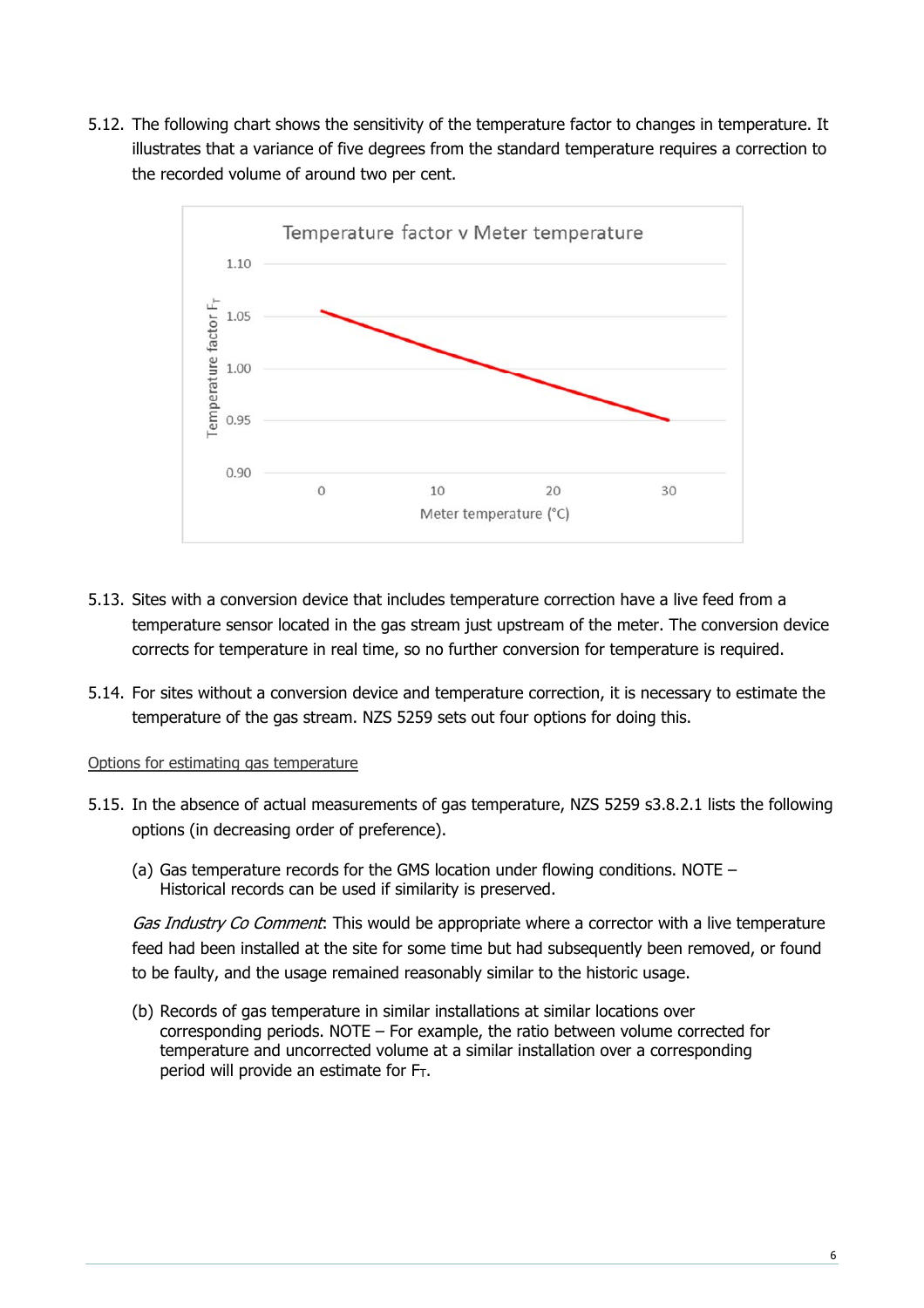Gas Industry Co Comment: This option is likely to have limited application.

(c) The average ground temperature at 300 mm depth for compact installations directly connected to short risers and well shaded from direct sunlight, taking into account seasonal variations. NOTE – Where the temperature of the gas is in the vicinity of ground temperature, reliable and relevant climate temperature records, including published data, provide a basis for estimating average 300 mm ground temperatures.

Gas Industry Co Comment: This is a practical option given that it applies to the common configuration of the majority of GMS installations, and NIWA has many stations recording average ground temperature in areas where gas is supplied.

(d) For installations where the inlet pipes are exposed to ambient air conditions the temperature may be estimated from 'mean temperature' records, taking into account seasonal variations. NOTE – Method (d) is unsuitable unless the pipework and GMS are shaded from direct sunlight.

Gas Industry Co Comment. This option is unlikely to be suitable for many GMS installations as riser pipes are generally quite short and the gas would be unlikely to achieve ambient temperature.

#### Joule-Thomson effect

- 5.16. A related matter is the Joule-Thomson effect, which describes the decrease in temperature of a gas that results from pressure reduction. In situations where:
	- a temperature measure at the meter is not available to calculate  $F<sub>T</sub>$ ; and
	- the pressure drop immediately upstream of the meter is significant;

the estimated metering temperature should include an adjustment for the Joule-Thomson effect. Failing to do so will understate gas consumption and contribute to UFG (albeit to a small level).

- 5.17. NZS 5259 s3.8.2.1 recommends that for large pressure drops or high flow rates, the actual temperature drop should be measured.
- 5.18. The magnitude of the Joule-Thomson effect can be estimated as  $0.5^{\circ}$ C for every 100kPa of pressure reduction.

#### Gas Industry Co expectations regarding the temperature factors

- 5.19. Wherever practical, particularly in situations where failure to do so will result in conversion errors greater than those allowed in Table 3 of NZS 5259, the flowing temperature of gas should be measured rather than be estimated.
- 5.20. Where a metering temperature is estimated, retailers should: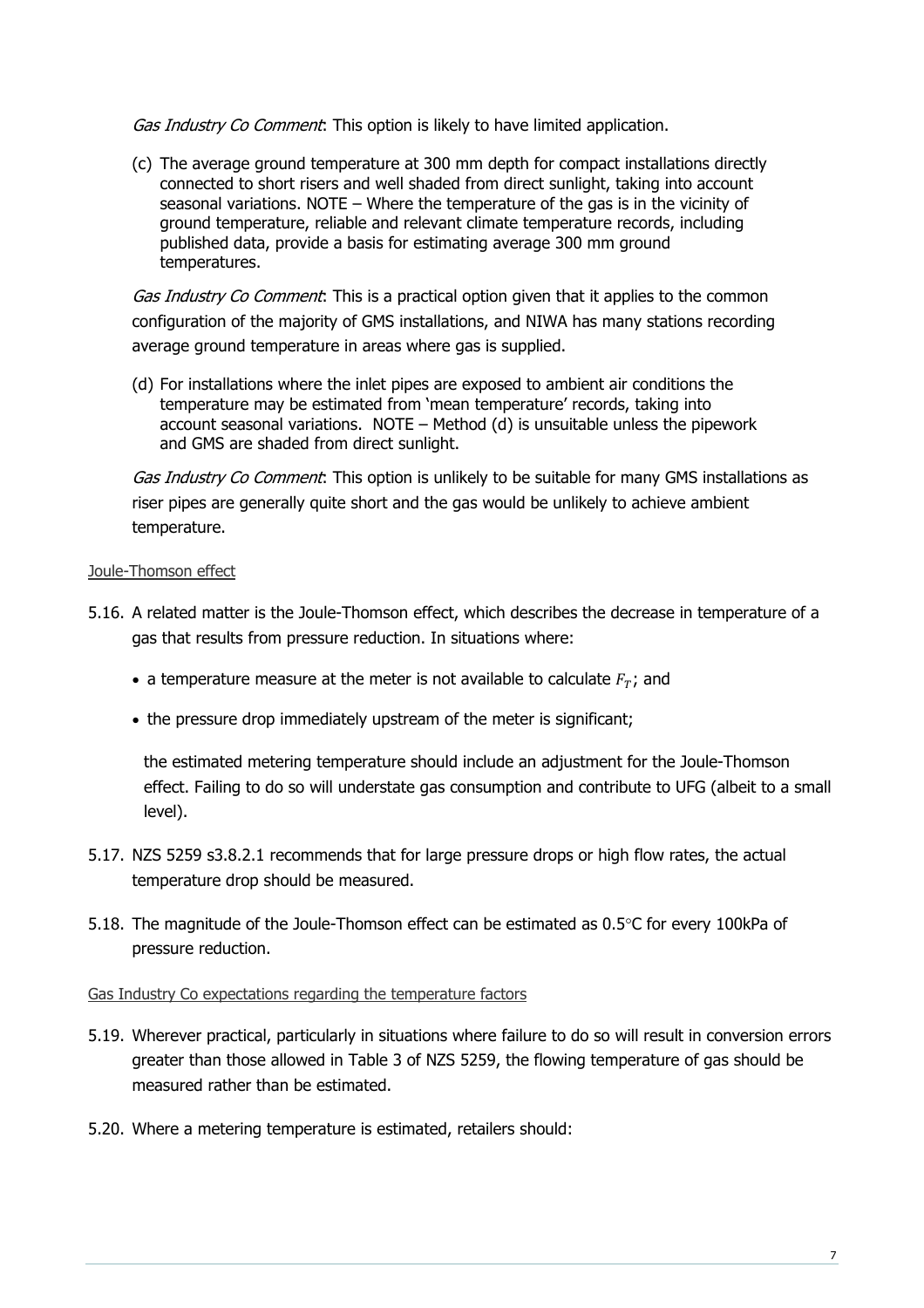- select weather stations relevant to the area supplied by each gas gate at which they are trading. Weather stations should have at least five years of historical ground temperature data at 300 mm depth;
- obtain daily or monthly average temperature data based on the previous five years of weather records for each chosen weather station;
- use daily or monthly average temperature data to construct average temperatures;
- refresh temperature data on a regular basis, at least every five years; and
- include an assessment of the Joule-Thomson effect if there is a significant pressure reductin before gas enters the meter. The pressure reduction can be assessed as the difference between the network pressure in the registry and the metering pressure.
- 5.21. Network owners will ensure nominal operating pressures are correctly populated in the registry for all ICPs on their networks.

#### **Pressure factor**

-

5.22. Increasing the pressure of a gas causes it to contract; lowering the pressure causes it to expand. Thus, for a given temperature, the number of gas molecules per cubic metre changes with changes in pressure. Using a pressure factor makes allowance for this effect in converting a measured gas volume to gas volume at a standard absolute pressure of 101.325 kPa.

The pressure factor is calculated as $e^2$ : $F_P = \frac{P_g + 101.325}{101.325}$ 

Where  $P<sub>g</sub>$  is the meter pressure (gauge) measured in kPa. Meter pressure is set by the regulator immediately upstream of the meter and it is essential that this pressure is accurate in converting measured gas volume to volume at standard conditions. The chart below shows how the pressure factor changes with changes in meter pressure.

<sup>&</sup>lt;sup>2</sup> The ratio of the absolute pressure of the gas (the sum of gauge pressure and atmospheric pressure) to standard atmospheric pressure. The calculation assumes that the gauge pressure is measured at mean sea level. The next factor, altitude, corrects for any deviations to this assumption.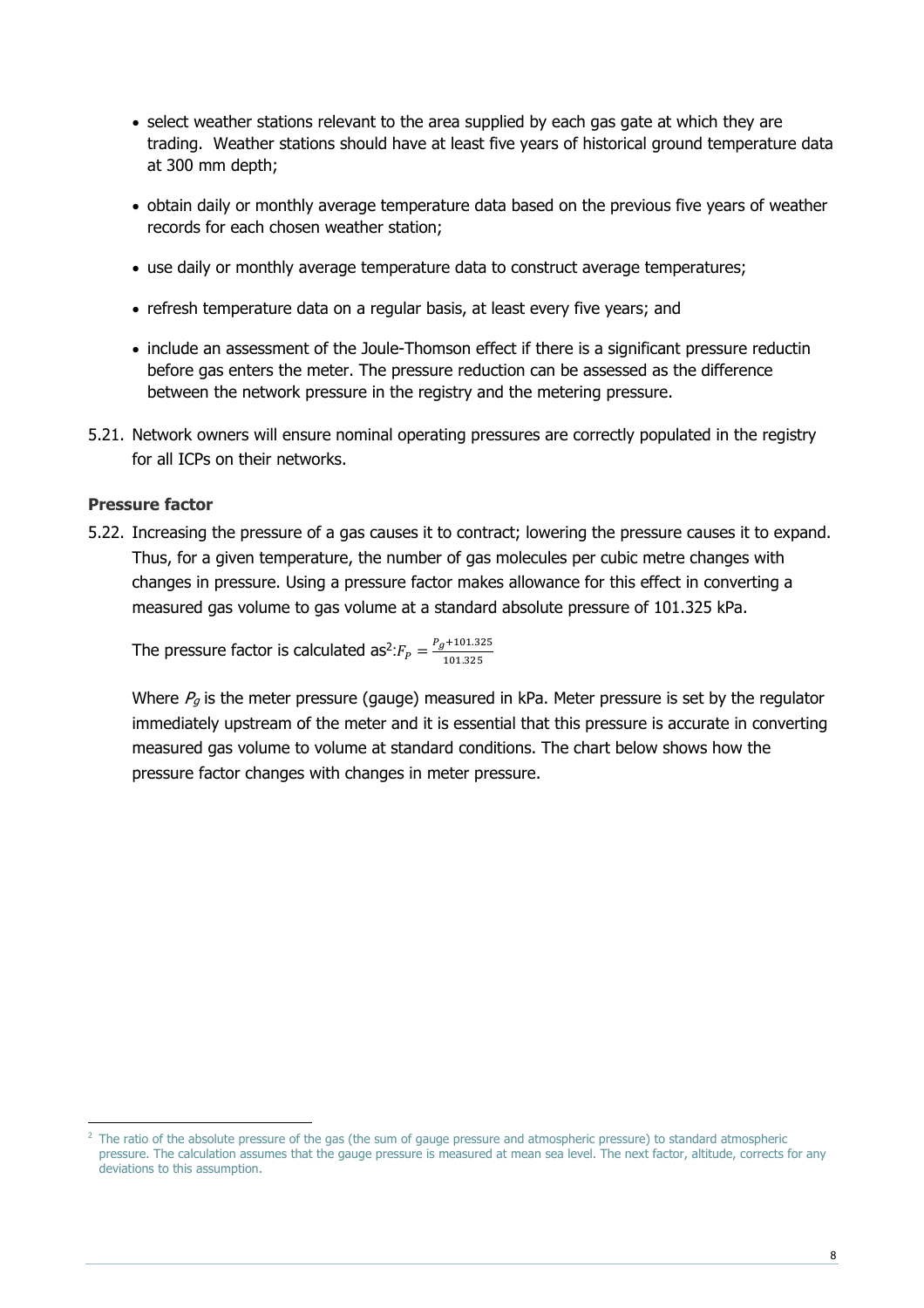

- 5.23. The chart illustrates that for sites where the meter pressure is substantially greater than atmospheric pressure, the pressure factor has a dramatic effect on the conversion from volume to energy. Hence it is critical that the correct meter pressure is known and used.
- 5.24. On larger customer sites, a conversion device may be installed with a live pressure feed from the gas stream just upstream of the meter. Such sites automatically compensate for meter pressure, in which case the pressure factor is 1.000.
- 5.25. From 14 September 2015, meter pressure for mass market ICPs is populated in the registry by meter owners. From 14 March 2016, the meter pressure in a retailer's switch file must match the value held in the registry.

#### Gas Industry Co expectations regarding pressure factors

- 5.26. Meter owners must populate and maintain the correct meter pressure for each ICP in the registry except for ICPs with meters operating at network pressure or with correctors installed.
- 5.27. Retailers should treat the registry as the database of record and use the meter pressure field in the registry when calculating the pressure factor for an ICP.
- 5.28. Meter owners and retailers should work together to resolve any discrepancies between the value stored in the registry and in their own systems.

#### **Altitude factor**

5.29. The altitude factor corrects for the change of barometric pressure with change in altitude. To calculate the corrected volume, the pressure at the meter must be an 'absolute' pressure value. The pressure correction factor outlined above converts gauge pressure to standard pressure presupposing that the gauge pressure is measured at mean sea level. Accordingly, a further correction must be made to account for sites at altitudes above mean sea level.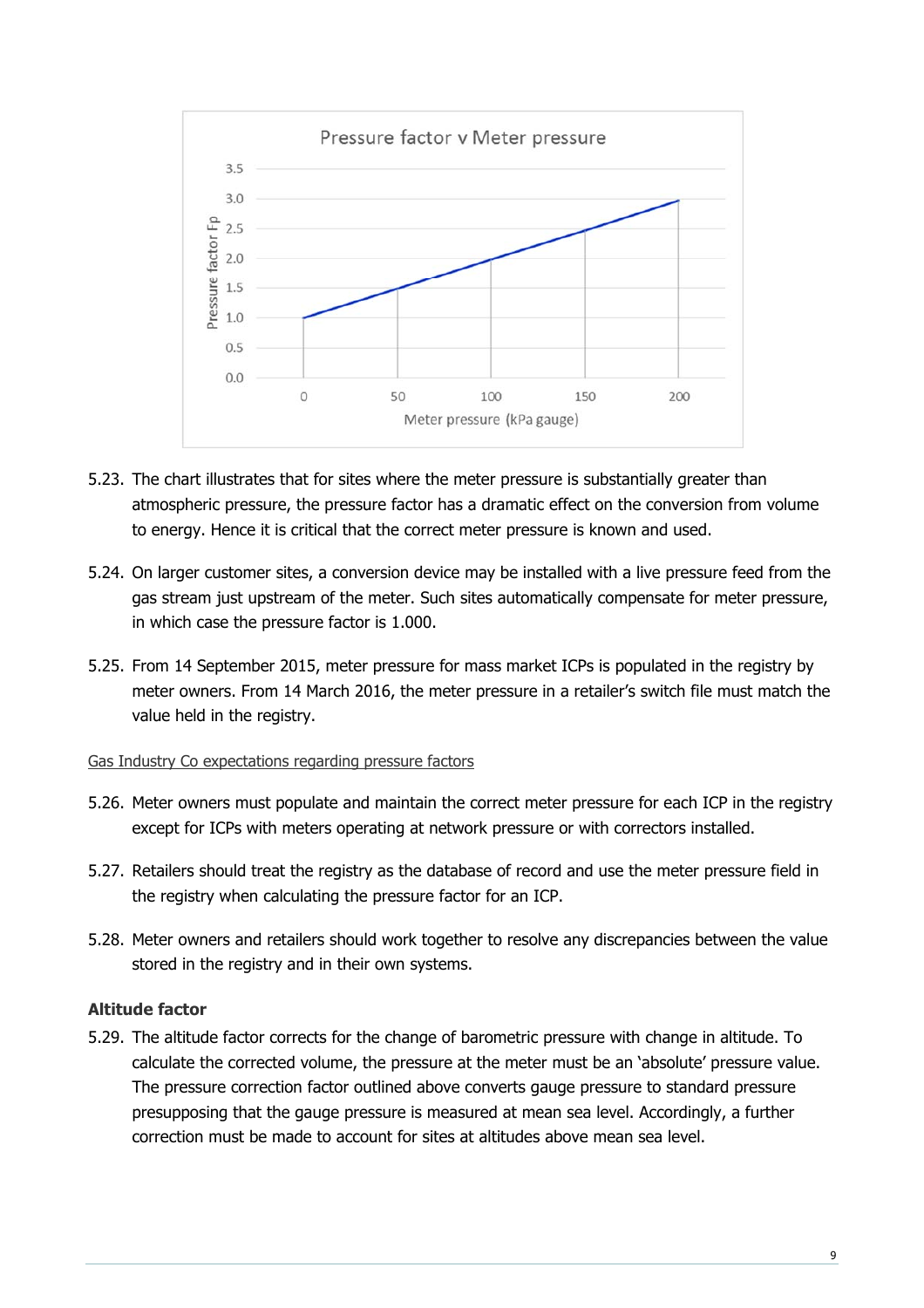5.30. For altitudes under 1000 metres, the average barometric pressure can be approximated by:

$$
P_m = 101.325 \times \left[1 - \frac{h}{k_2}\right]
$$

Where:

*h* is the altitude in metres

*k2* = 8500 m

*Pm* is the calculated absolute pressure at the given altitude, expressed in kPa.

As a result, the altitude factor (for a fixed factor meter) is defined as:

$$
F_A = 1 - \frac{h_{k_2}}{F_P}
$$

5.31. The chart below shows how the altitude factor changes in relation to both meter pressure and altitude.

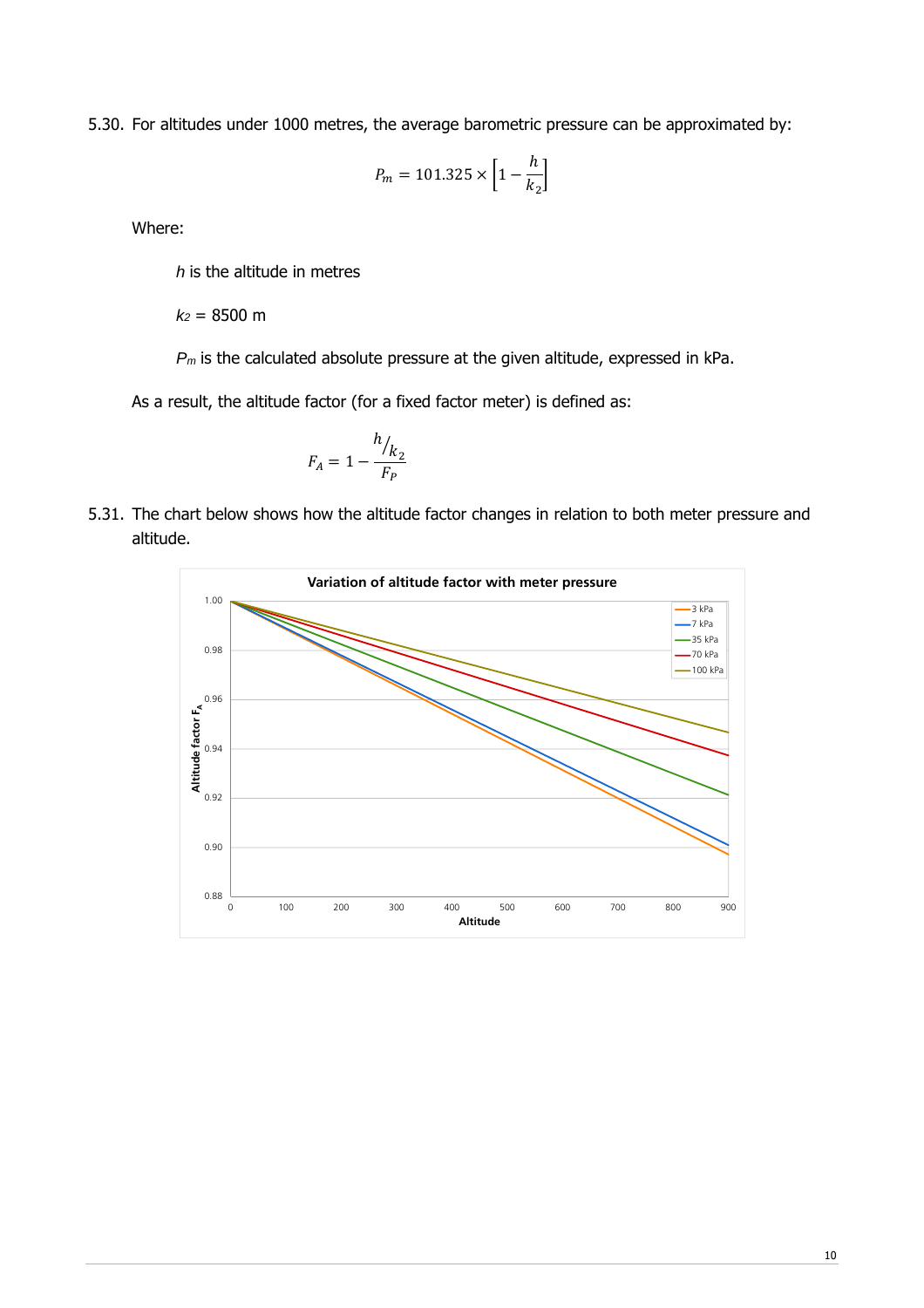- 5.32. NZS 5259 s3.8.2.3 includes a note: 'Where the exact altitude cannot be determined by physical measurement it is acceptable to apply the midpoint value for each 10 m band, that is,  $0 - 10$  m may be determined as 5 m.'
- 5.33. NZS 5259 s3.8.2.3 indicates that areas of similar altitude may be defined and the average altitude for that area used for the purpose of calculating the altitude factor. It notes that the difference between the maximum and minimum altitudes in such an area should be such that the maximum permissible errors associated with meter pressure and altitude are not exceeded.
- 5.34. NZS 5259 Table 3 cites the maximum permissible errors for altitude conversion as ±1% for installations where the metering pressure is less than  $100$  kPa and  $\pm 0.5\%$  otherwise. This could be interpreted as meaning that any installation with an altitude of 90 metres or less (and operating at sub-100 kPa) would not require altitude correction. However, that table also specifies in the notes that when 'factors are used to convert the measured volume to the volume at standard conditions the **combined** MPEs shall not exceed ±1.5%' (emphasis added). This suggests that compliance with NZS 5259 does require a reasonably accurate assessment of, and correction for, altitude, so that the combined MPE of  $\pm 1.5\%$  is not exceeded.
- 5.35. Distributors have worked to improve the accuracy of the altitude fields of ICPs in the gas registry. As a result it is expected that the quality of the data in those fields is now very good.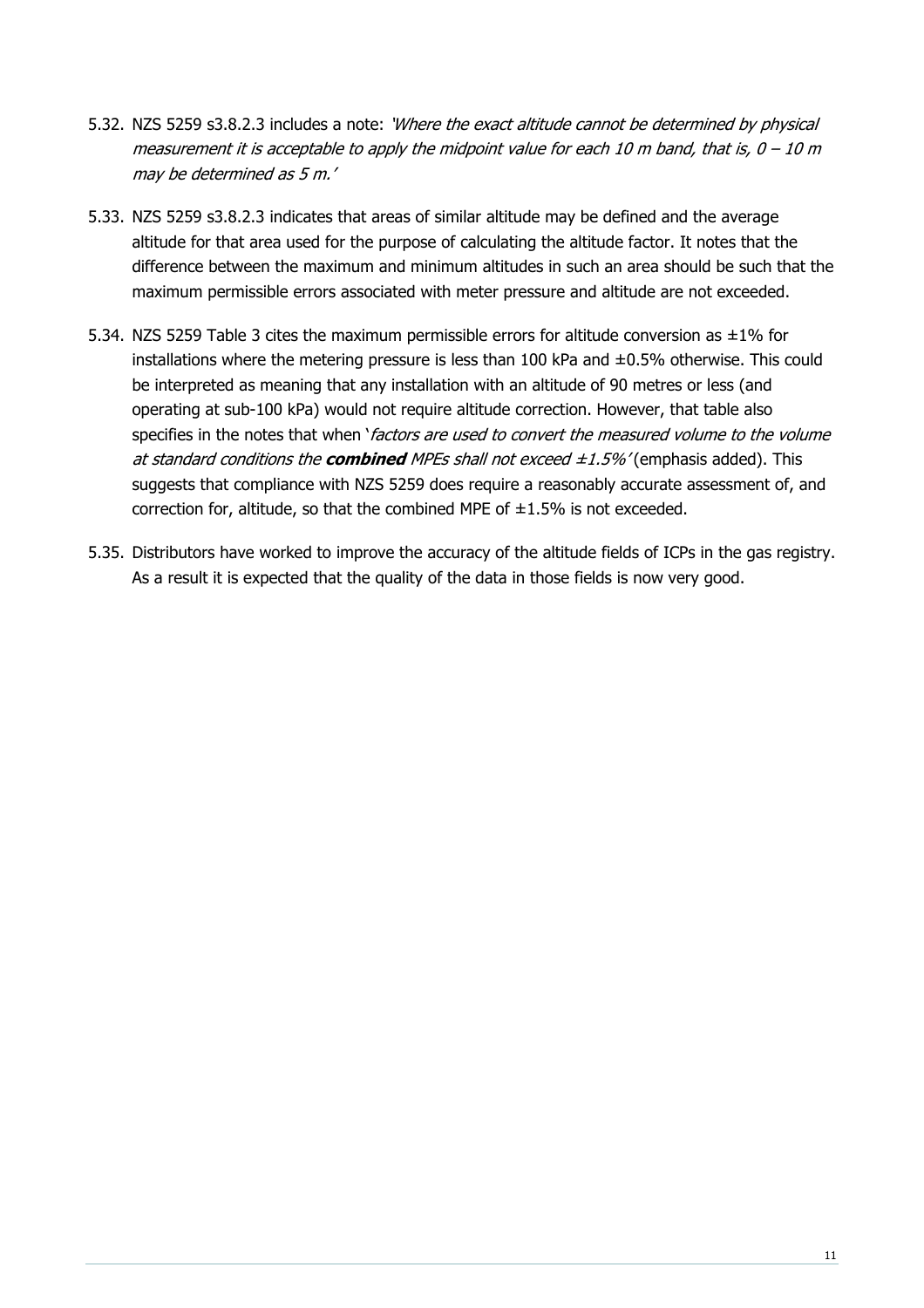#### Gas Industry Co expectations regarding altitude factors

- 5.36. Distributors will populate the registry with altitude information to within 10 m for each ICP on its network.
- 5.37. Where absolute pressure is not measured directly, retailers will use ICP-specific altitude in the registry in conversions from metered volume to standard volume.

## **Compressibility factor**

5.38. The compressibility factor  $F<sub>Z</sub>$  is used to correct for deviations from ideal gas behaviour.<sup>3</sup>

The compressibility factor is defined as:

$$
F_Z = \frac{Z_b}{Z}
$$

Where:

- $Z<sub>b</sub>$  is compressibility at standard conditions for the gas being measured, and
- Z is compressibility at operating conditions.
- 5.39. NZS 5259 s3.8.2.4 recommends use of any of the following methods to calculate compressibility:
	- a) AGA 8;
	- b) AGA NX-19; or
	- c) ISO 12213.

 <sup>3</sup> Compressibility is a function of gas temperature, pressure and gas composition; and it accounts for differences between the behaviour of the measured gas compared to an ideal gas. In an ideal gas, molecules are assumed not to interact, but in a real gas, they do if the density is high enough. At low density, the volume of measured gas is similar to that of an ideal gas. At somewhat higher densities, the molecules are closer together and the interaction forces between the particles are attractive, so the volume of the gas is less than that of an ideal gas in the same conditions. At still higher densities, the molecules are excessively close together, resulting in repulsive interaction forces. This results in the volume being greater than it would for an ideal gas.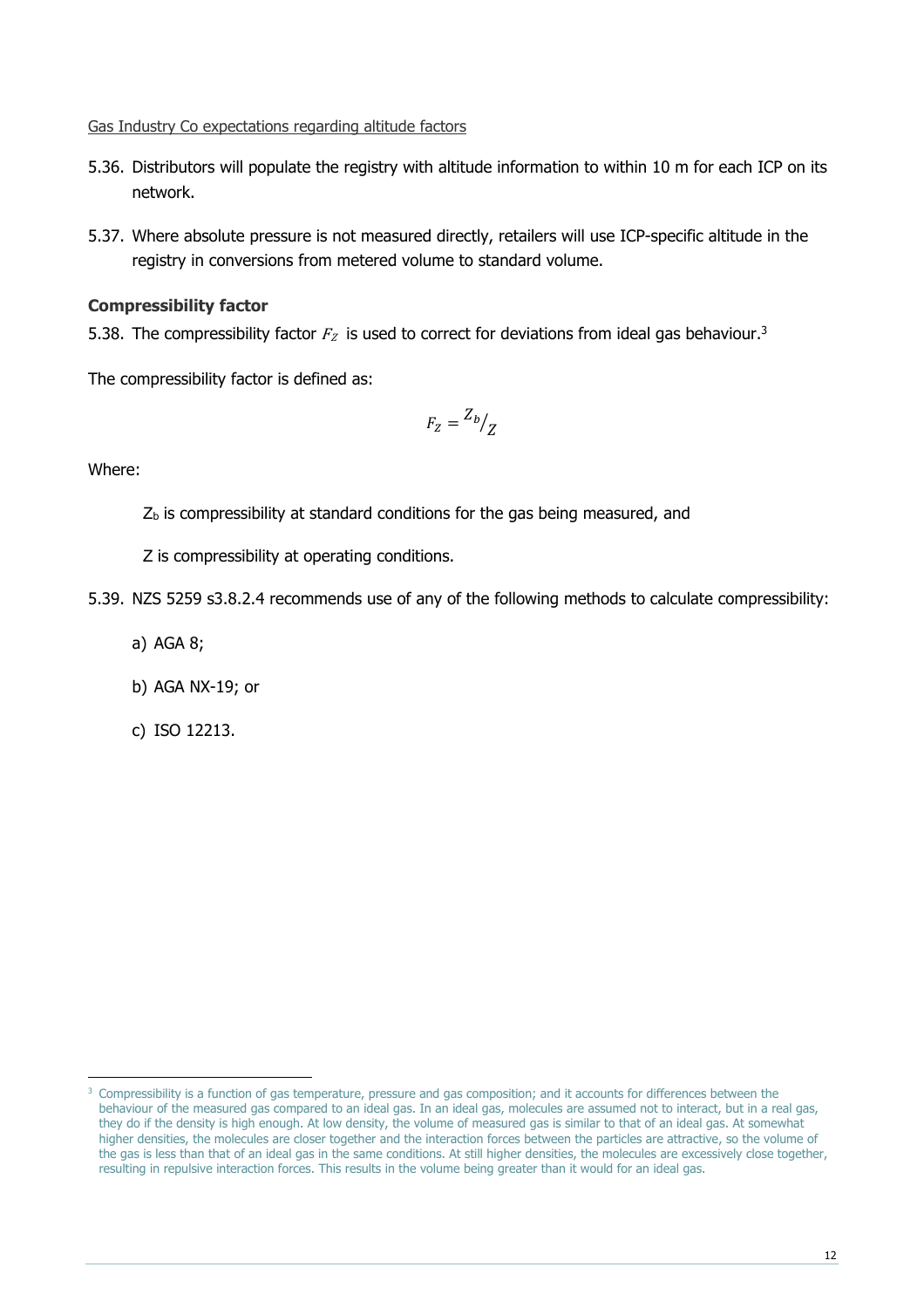- 5.40. NZS 5259 requires that a compressibility factor be applied whenever the error due to nonapplication of such a factor would give rise to errors in excess of the limits defined in Table 3  $(±0.2%$  for metering pressures below 500 kPa and  $±0.25%$  otherwise). The rule of thumb, as recommended in NZS 5259, is to correct for compressibility at pressures above 50 kPa.
- 5.41. Section 7 of this guideline provides advice on choosing a suitable method of calculating compressibility. It notes that the ISO and AGA methods are now generally preferred to the somewhat dated NX-19. Accordingly, retailers undertaking system changes who are currently using AGA NX-19 may want to consider changing to one of the other recommended methods.
- 5.42. The calculation of compressibility typically requires as input values certain information about the gas composition and characteristics. The availability and use of this data is discussed below.

#### Gas Industry Co expectations regarding compressibility factors

- 5.43. In all cases where gas is metered at a pressure above 50 kPa, retailers will apply the  $F<sub>Z</sub>$  factor in the calculation of standard volumes.
- 5.44. Where gas is metered at a pressure of 50 kPa or less, a retailer may choose not to apply the  $F<sub>Z</sub>$ factor where it assesses that the likely effect of doing so will not breach the NZ5259 Table 3 limits.
- 5.45. A retailer may choose at what interval to apply the  $F_Z$  factor (eg continuously, hourly, daily or for the whole billing period), where it assesses that the likely effect will not breach the NZ5259 Table 3 limits.
- 5.46. For each of its customers, a gas retailer will identify the relevant gas type and use gas composition and characteristic data for that gas type in the calculation of the  $F<sub>Z</sub>$  factor (see discussion on gas composition and characteristics below).
- 5.47. When composition and characteristic data for a period longer than a day is to be used, a simple arithmetic average will apply.

## **6. Gas composition and characteristics**

- 6.1. The chemical composition of gas in the pipelines is measured at all receipt points into the transmission system, at major delivery points (ie power stations and petrochemical plants) and at a number of key locations on the transmission system using gas analysers. Using that information, the analysers can calculate certain gas characteristics such as specific gravity (also known as 'relative density') and calorific value.
- 6.2. Different sections of the transmission system have different 'gas types' depending on which gasses are being injected and co-mingled in that part of the system. There are currently 14 gas types. The transmission system owner provides a document entitled Delivery Point Gas Types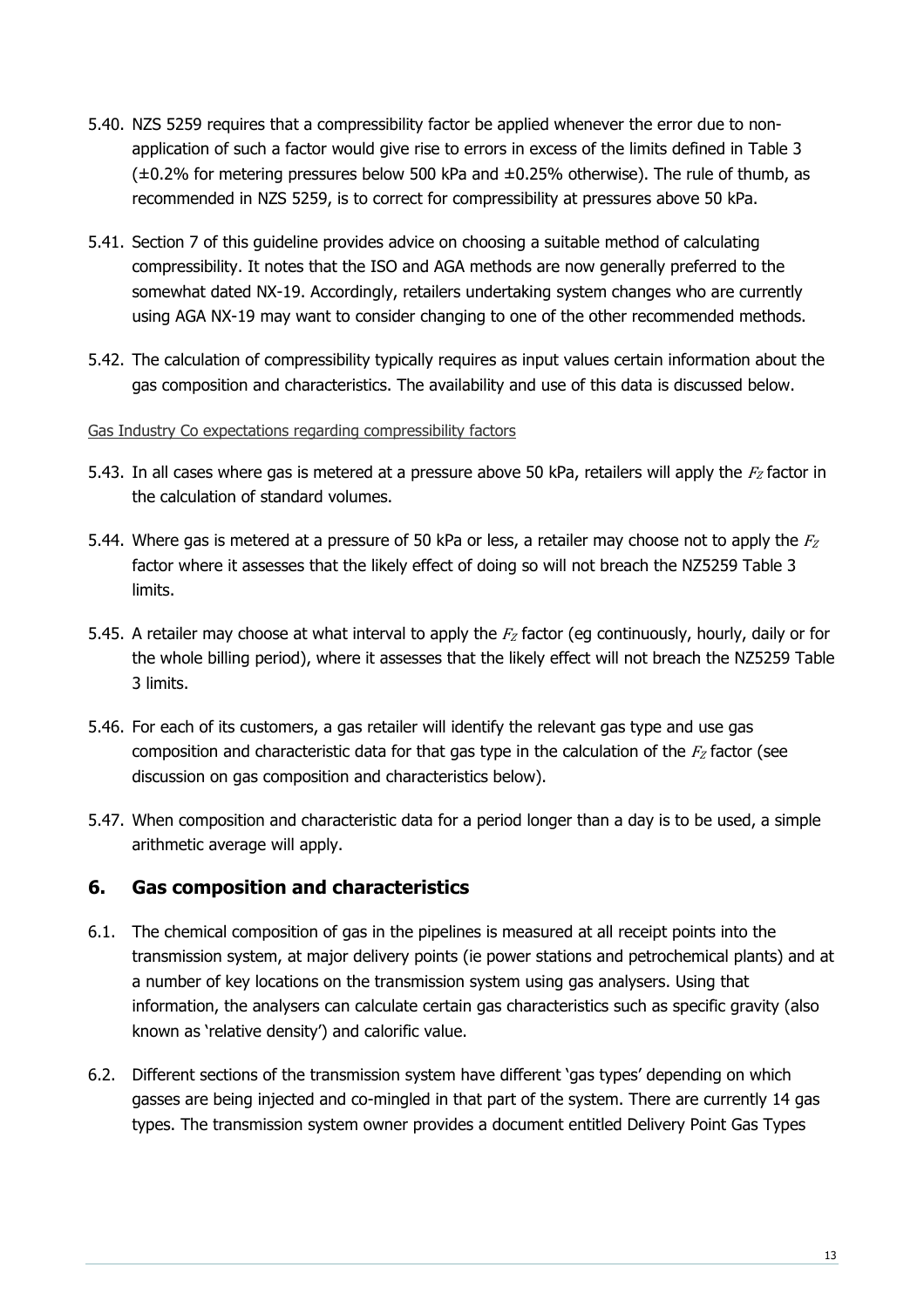advising which gas type is applicable to each area of the system (available at https://www.oatis.co.nz/Ngc.Oatis.UI.Web.Internet/Common/Publications.aspx)

6.3. Each day, the transmission system owner posts on OATIS<sup>4</sup> information relevant to each gas type – its proportions of carbon dioxide and nitrogen, and its specific gravity and calorific value (%CO2, %N2, SG and CV). The %CO2, %N2 and SG are commonly used in the calculation of the  $F<sub>Z</sub>$  factor. The CV is used to convert standard volume to energy.

#### Gas Industry Co expectations regarding calorific value

- 6.4. For each of its customers, a gas retailer will identify the relevant gas type and use CV data associated with that gas type in in the calculation of energy.
- 6.5. The CV used in the energy calculation will be calculated by simple arithmetic average of the daily data between meter reading dates. No attempt should be made to correct for time lags between CV measurement and gas delivery.

# **7. Background information**

## **Choosing a suitable method of calculating compressibility**

7.1. NZS 5259 proposes that acceptable methods for calculating compressibility are: NX-19, AGA-8, or ISO 12213. Here we compare these and suggest which may be the best to use in particular situations. Note that NZS 5259 uses the term 'compressibility factor' (Fz), while in Europe the term 'compression factor' is used, and in NX-19 'super-compressibility factor' (Fpv) is used. The compressibility factor and the compression factor are the same and are equal to the square of the super-compressibility factor.

## **Calculating compressibility using the full mole fraction analysis as input**

7.2. AGA-8 and ISO 12213 both provide calculation methods that can be used when the operating pressure, operating temperature, and the full mole fraction analysis of the gas being measured are known5. These methods give the most accurate results when the gas composition is being frequently sampled, and the calculations are being frequently refreshed. They are also suitable where the gas is not a typical pipeline quality gas (for example, for LPG).

## **Calculating compressibility using five factor inputs**

 $\overline{a}$ 

7.3. Where the gas being measured is a typical pipeline quality gas, NX-19, AGA-8 and ISO 12213 each provide methods of calculating compressibility using only five inputs: operating pressure, operating temperature, and three of either mole percent CO2, mole percent N2, CV or SG. The operating pressure and operating temperature are specific to each GMS while the other factors are related to the gas type being measured. These methods are suitable where the full mole fraction is not readily available, or not regularly updated. Daily values of the gas type information

<sup>4</sup> OATIS (Open Access Transmission Information System) is the web based system that allows the transmission system owner to interact with pipeline users. Key documentation relating to the operation of the open access regime can be found on the Publications page of OATIS.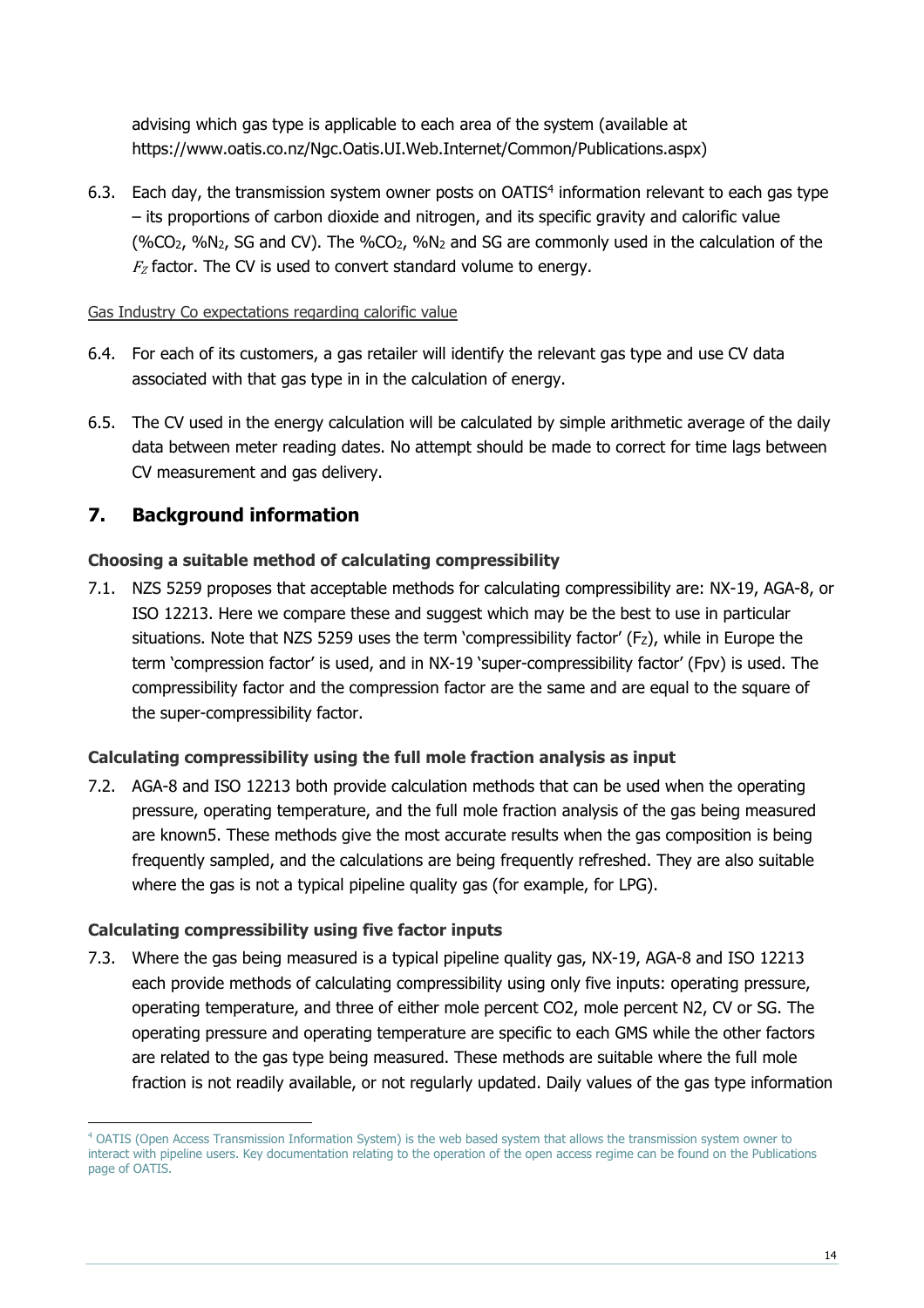necessary to perform these calculations are available from the Gas Composition Details page of OATIS.

## **NX-19**

7.4. The NX-19 equation calculates super-compressibility following the methods outlined PAR Research Project NX-19, published in December 1962 by the Pipeline Research Council International. Although the ISO and AGA methods are now generally preferred, the somewhat dated NX-19 method still produces quite acceptable results when frequent sampling results are not available, and where metering pressures are not high.

## **ISO 12213**

7.5. ISO 12213 is in three parts. Part 1 is an introduction and guideline. Part 2 applies where a detailed molar composition of the gas is known. Part 3 applies when any three of the factors CV, SG, C02, or N2 are known, but the preferred method is to use CV, SG and CO2. This simplified method is only for use where the gas is of a typical pipeline specification and, importantly, when its hydrogen content must be less than 0.1 mole fraction. Given exact values of all the relevant input variables, the Part 3 method is expected to achieve the same  $\pm 0.1$ % uncertainty as the Part 1 method.

## **AGA-8**

7.6. The latest version of AGA-8, published in late 1992, sets out two possible ways to compute super-compressibility (Fpv); the Gross method, and the Detailed method. The Gross method is designed to be applicable for pipeline quality natural gas at normal pipeline pressures and temperatures, and is applicable over a narrower range of operating conditions than the Detailed method.

## **Suitability of methods to NZ gas types**

7.7. While it is possible to have a pipeline gas specification that meets the NZS 5442 standard but does not meet one or other of the criteria of the AGA-8 normal range or the ISO 12213 pipeline quality gas range, in practice all gas types can be assumed to meet those criteria. The table below gives an indication of how a NZ gas type B specification (final column) compares

<sup>-&</sup>lt;br>5 <sup>5</sup> Both standards allow for some simplification, such as using a composite C6 fraction. However, a full analysis would include mole percentages of nitrogen, carbon dioxide, argon, methane, ethane, propane, n-butane, iso-butane, n-pentane, iso-pentane, hexanes, heptanes, octanes, nonanes, decanes, hydrogen, carbon monoxide, hydrogen sulphide, helium, oxygen and water.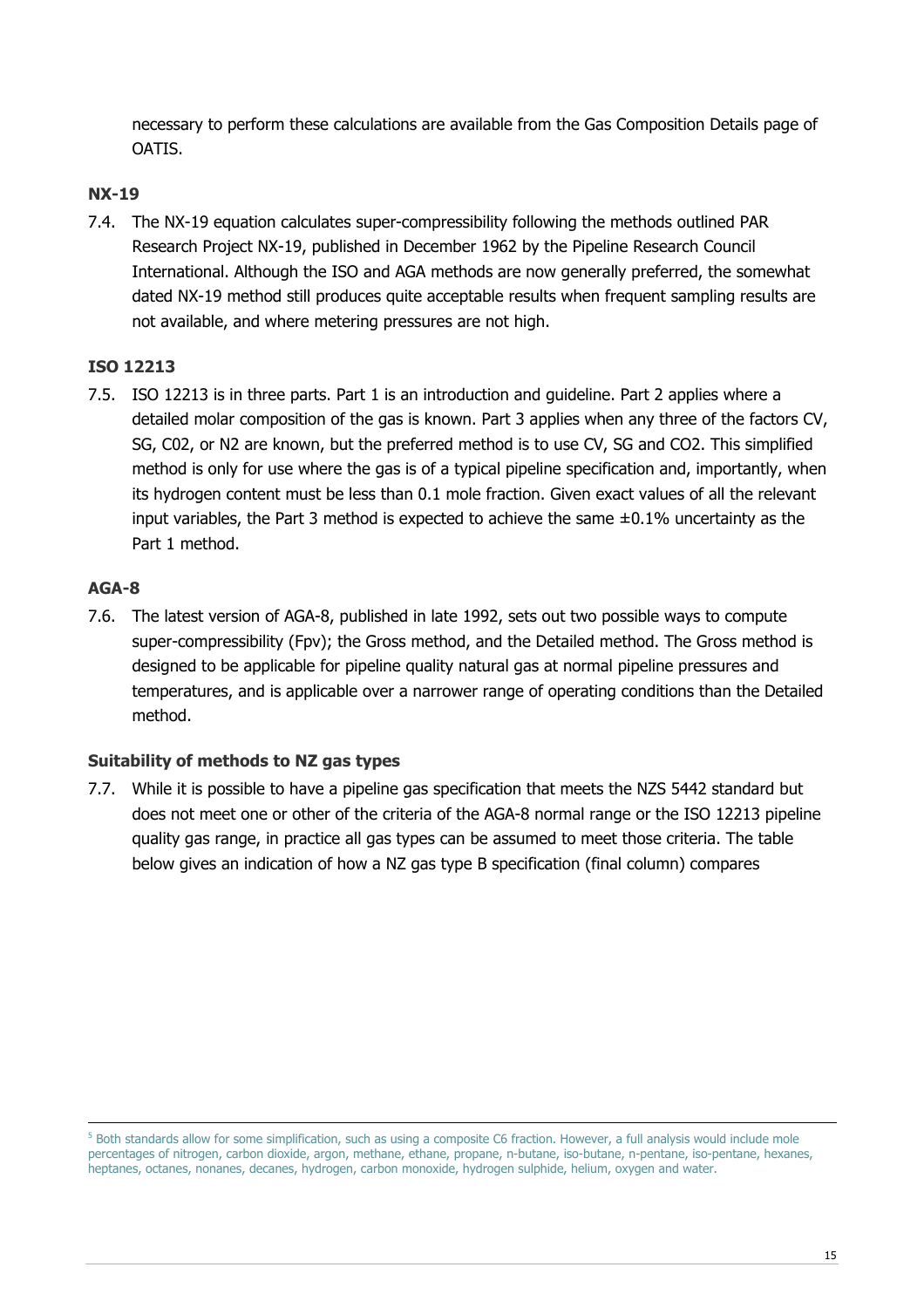|                                               | <b>AGA-8 Normal</b><br>Range | ISO 12213<br>Part 3<br>Pipeline<br>quality gas | <b>NZS 5442</b><br>specification for<br>reticulated<br>natural gas | Spot analysis<br>of a sample<br>of gas type B |
|-----------------------------------------------|------------------------------|------------------------------------------------|--------------------------------------------------------------------|-----------------------------------------------|
| Relative Density                              | 0.56 to 0.87                 | 0.55 to 0.8                                    | $0.8$ max                                                          | 0.7                                           |
| <b>Gross Heating Value</b><br>(MJ/scm)        | 17.8 to 42.8                 | 30 to 45                                       | $35.2 - 46.5$                                                      | 40.6                                          |
| Mol percent Methane                           | 45% to 100%                  | 70% to 100%                                    |                                                                    | 81.1%                                         |
| Mol Percent Nitrogen                          | 0 to 50%                     | 0 to 20%                                       |                                                                    | 0.4%                                          |
| Mol Percent Carbon<br>Dioxide                 | 0 to 30%                     | 0 to 20%                                       |                                                                    | 6.4%                                          |
| Mol Percent Ethane                            | 0 to 10%                     | $0$ to $10\%$                                  |                                                                    | 7.2%                                          |
| Mol Percent Propane                           | 0 to 4%                      | 0 to 3.5%                                      |                                                                    | 3.4%                                          |
| <b>Mol Percent Butanes</b>                    | 0 to 1%                      | 0 to 1.5%                                      |                                                                    | 1.2%                                          |
| <b>Mol Percent Pentanes</b>                   | 0 to 0.3%                    | 0 to 0.5%                                      |                                                                    | 0.2%                                          |
| Mol Percent Hexanes Plus                      | 0 to 0.2%                    | 0 to 0.1%                                      |                                                                    | 0.05%                                         |
| Mol Percent Helium                            | 0 to 0.2%                    | 0 to 0.05%                                     |                                                                    |                                               |
| Mol Percent Hydrogen<br>Assumed               | 0.0                          | 0 to 10%                                       | $0.1\%$ max                                                        | 0.002%                                        |
| <b>Mol Percent Carbon</b><br>Monoxide Assumed | 0.0                          | 0 to 3%                                        |                                                                    |                                               |
| Mol Percent Argon<br>Assumed                  | 0.0                          |                                                |                                                                    |                                               |
| Mol Percent Oxygen<br>Assumed                 | 0.0                          |                                                | $0.1\%$ max                                                        | 0.01%                                         |
| Mol Percent Water                             | 0 to 0.05%                   | 0 to 0.015%                                    | 100mg/m3 max                                                       |                                               |
| Mol Percent Hydrogen<br>Sulfide               | 0 to 0.02%                   |                                                |                                                                    |                                               |
| <b>Flowing Pressure</b>                       | 8.3 MPa                      | 12MPa                                          |                                                                    |                                               |
| <b>Flowing Temperature</b>                    | 0 to 55 °C                   | -10 to 65 °C                                   | 2 to 40°C                                                          |                                               |
| Sulphur (as S)                                |                              |                                                | 50mg/m3 max                                                        |                                               |
| Halogens (as Cl)                              |                              |                                                | 25mg/m3 max                                                        |                                               |
| Hydrocarbon dewpoint                          |                              |                                                | 2°C at 5MPa max                                                    |                                               |

#### **Conclusion on choosing a method for calculating compressibility**

- 7.8. From the above, it should be clear that:
	- 7.8.1. For large high pressure metering installations with on-line gas analysis, it is likely that a flow computer will be used which offers the 'full factor analysis' of AGA-8 or ISO 12213. Either the AGA-8 Detailed method or the ISO 12213 Part 2 method should be used in these situations. ISO 12213 Part 2 determines the 'compression factor' using the AGA detailed characterization equation, so the results should be identical. The compression factor should be reported to four decimal places.
	- 7.8.2. For smaller lower pressure metering installations without on-line gas analysis, it is more practical to use the NX-19, AGA-8 Gross Method, or ISO 12213 Part 3 method. The latter two are based on more recent research and are preferred, where available. ISO 12213 Part 3 uses a somewhat different equation to that used in the AGA-8 Gross method, but the results are essentially identical according to the ISO 12213 Part 1 guideline. Once the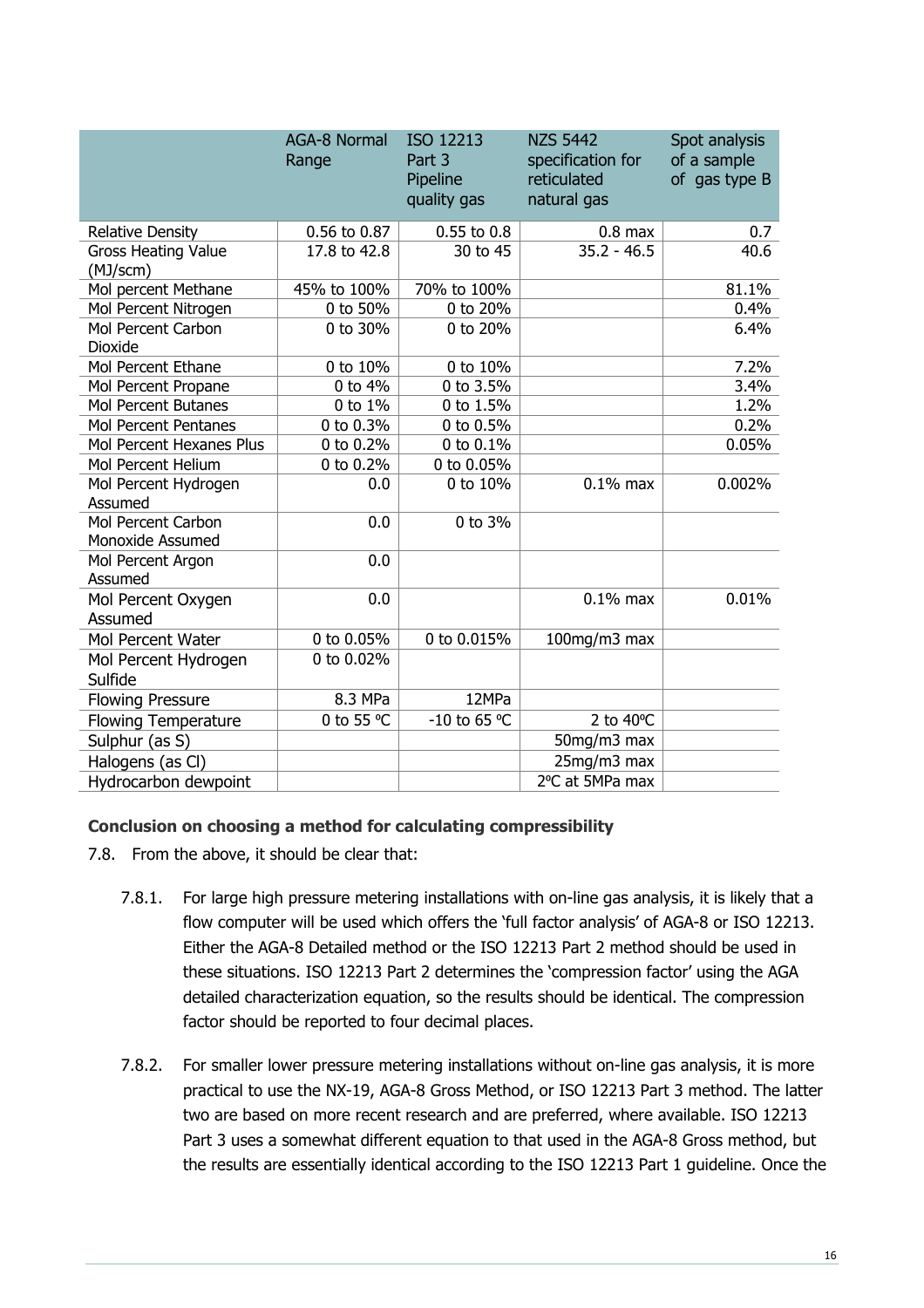gas type is known (ie depending on the location of the gas meter) the correct input data for that gas type can be sourced from OATIS.

## **A few words on the metering of reticulated LPG**

- 7.9. Generally arrangements for reticulating LPG include a central storage facility, possibly a single storage vessel like a 20 tonne bullet or manifold cylinders. Gas is typically drawn from the storage vessel and reticulated to commercial and residential sites at a pressure in the range of 50 to 70kPa. Above this pressure there is a risk that the LPG gas may in part re-liquefy, depending on temperature. There is then a final pressure cut to suit the appliance, generally down to 3kPa (300mm of water gauge) or less.
- 7.10. It is more difficult to measure LPG (in its gaseous form) accurately by volume than to measure natural gas. LPG is generally a mixture of 40% propane and 60% butane. When gas is drawn from an LPG storage facility propane is preferentially vaporised, initially giving a mixture or 70% propane and 30% butane, becoming more butane rich as the tank empties. So, while the volume can be measured using, say, a standard residential gas meter with associated pressure regulator, the conversion factors such as CV and Fz, can be quite variable, depending on how much gas has been drawn from the tank<sup>6</sup>.
- 7.11. The uncertainty of LPG measurement is generally higher than the uncertainties of natural gas measurement. One method to reduce this uncertainty is to determine the propane/butane composition of the LPG during the measurement and apply the calorific values of butane and propane accordingly.

## **8. Governance of this document**

- 8.1. Gas Industry Co will amend this document from time to time to remain consistent with relevant rules regulations and standards.
- 8.2. Any person may propose a change to this document by writing to Gas Industry Co describing the proposed change and the reasons why the person believes it is worth making.

<sup>&</sup>lt;sup>6</sup> It has been reported (Conference Paper No. 69 (1999) The Measurement of Whole Building Energy Usage for New Zealand Houses, Andrew R. Pollard Presented at the IPENZ Technical Conference, Auckland, July 11-12, 1999) that over 70% of the variance in the energy content of the gas is attributable to the high uncertainty of the calorific value of the LPG. For example, the gross calorific value of a 70/30 propane-butane mix is 108 MJ/scm, and the value for butane 125 MJ/scm, so typically a CV close to the average of this range is used.